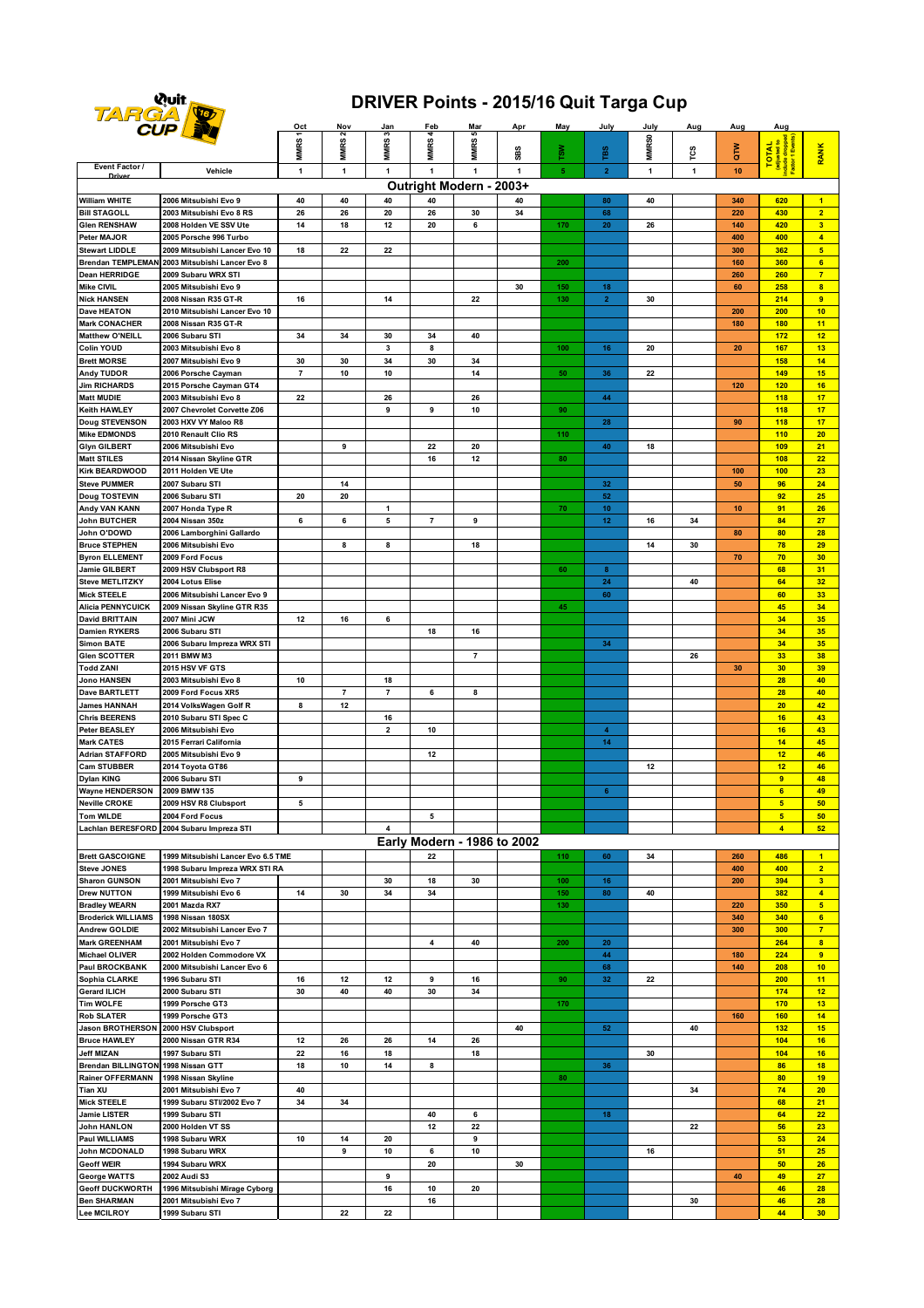

## **DRIVER Points - 2015/16 Quit Targa Cup**

|                                     | <b>CUP By</b>                      | Oct          | Nov               | <u>Jan</u>   | Feb                          | <u>Mar</u>               | Apr          | May | July           | July              | Aug          | Aug              | Aug                                                         |                         |
|-------------------------------------|------------------------------------|--------------|-------------------|--------------|------------------------------|--------------------------|--------------|-----|----------------|-------------------|--------------|------------------|-------------------------------------------------------------|-------------------------|
|                                     |                                    | MMRS1        | MMRS <sub>2</sub> | MMRS3        | MMRS4                        | MMRS5                    | SBS          | š   | rBS            | MMR <sub>S0</sub> | гcs          | ĞΜ               | TOTAL<br>(adjusted to<br>nclude dropped<br>Factor 1 Events) | <b>RANK</b>             |
| Event Factor /                      | Vehicle                            | $\mathbf{1}$ | $\mathbf{1}$      | $\mathbf{1}$ | 1                            | $\mathbf{1}$             | $\mathbf{1}$ | 5   | $\overline{2}$ | $\mathbf{1}$      | $\mathbf{1}$ | 10 <sup>10</sup> |                                                             |                         |
| Ken STRAIN                          | 2002 Subaru STI                    |              | 18                |              |                              |                          |              |     |                | 26                |              |                  | 44                                                          | 30                      |
| Lindon MAZALEVSKIS 1996 Holden VS   |                                    |              |                   |              |                              |                          |              |     | 40             |                   |              |                  | 40                                                          | 32                      |
| <b>Wayne PEARSON</b>                | 2002 Ford Falcon TS50              |              |                   |              |                              |                          | 34           |     |                |                   |              |                  | 34                                                          | 33                      |
| <b>Steve MARTIN</b>                 | 2000 Holden Commodore VT           |              |                   |              |                              |                          |              |     | 28             |                   |              |                  | 28                                                          | 34                      |
| <b>Tony FLOOD</b>                   | 1998 Subaru WRX                    |              |                   |              | 26                           |                          |              |     |                |                   |              |                  | 26                                                          | 35                      |
| <b>Francesco BIETTO</b>             | 2001 Nissan 200SX                  | 26           |                   |              |                              |                          |              |     |                |                   |              |                  | 26                                                          | 35                      |
| <b>Jo MCILROY</b>                   | 2000 Subaru WRX                    |              |                   |              |                              | 8                        |              |     |                | 18                |              |                  | 26                                                          | 35                      |
| Goran HAJDIN                        | 1993 Nissan Skyline                |              |                   |              | $\overline{\mathbf{r}}$      | 14                       |              |     |                |                   |              |                  | 21                                                          | 38                      |
| Cindy GIELINGH-JONI                 | 1999 Subaru WRX                    |              |                   | 8            | 5                            | $\overline{\phantom{a}}$ |              |     |                |                   |              |                  | 20                                                          | 39                      |
| <b>Matthew HERON</b>                | 1999 Nissan GTR R34                |              | 20                |              |                              |                          |              |     |                |                   |              |                  | 20                                                          | 39                      |
| Simon GLOSSOP                       | 1998 Subaru WRX                    | 20           |                   |              |                              |                          |              |     |                |                   |              |                  | 20                                                          | 39                      |
| <b>Steve MACKINLAY</b>              | 2001 Mitsubishi Lancer Evo VII     |              |                   |              |                              |                          |              |     | 20             |                   |              |                  | 20                                                          | 39                      |
| <b>Steve DIXON</b>                  | 1993 Subaru Liberty RS             |              |                   |              |                              |                          |              |     |                | 20                |              |                  | 20                                                          | 39                      |
| <b>Ben THOMPSON</b>                 | 1992 Subaru Liberty RS             |              |                   |              |                              |                          |              |     |                | 14                |              |                  | 14                                                          | 44                      |
| <b>David MOIR</b>                   | 2000 Subaru WRX                    |              |                   |              |                              | 12                       |              |     |                |                   |              |                  | 12                                                          | 45                      |
| Eric LOO                            | 1986 Honda Civic                   |              | 8                 |              |                              |                          |              |     |                |                   |              |                  | $\overline{\mathbf{8}}$                                     | 46                      |
|                                     |                                    |              |                   |              | Late Classic - 1972 to 1985  |                          |              |     |                |                   |              |                  |                                                             |                         |
| <b>Mark DOBSON</b>                  | 1975 Triumph TR7 V8                |              |                   | 40           | 40                           |                          |              | 100 | 80             | 40                |              | 400              | 700                                                         | $\blacksquare$          |
| <b>Simon LINGFORD</b>               | 1973 Datson 240Z                   |              |                   |              | 30                           | 34                       | 30           | 130 | 68             | 30                |              | 340              | 662                                                         | $\overline{2}$          |
| <b>Graham ROMYN</b>                 | 1977 Holden Torana A9X             |              | 40                |              | 26                           | 40                       | 34           | 170 | 60             | 34                |              | 180              | 584                                                         | 3 <sup>2</sup>          |
| <b>Phil PEAK</b>                    | 1988 BMW M3*                       | 22           | 26                | 22           | 16                           | 22                       |              | 110 | 28             |                   |              | 260              | 506                                                         | $\overline{4}$          |
| <b>Anthony LIST</b>                 | 1980 Ford Escort RS2000 Mk 2       |              |                   |              |                              |                          |              |     |                |                   |              | 300              | 300                                                         | $\overline{\mathbf{5}}$ |
| <b>Graeme MILES</b>                 | 1981 Holden Commodore              |              |                   |              |                              |                          |              |     | 18             |                   |              | 220              | 260                                                         | $6\phantom{a}$          |
| <b>Paul THOMPSON</b>                | 1977 Porsche 911RS                 |              |                   |              |                              |                          |              |     | 14             | 22                |              | 200              | 214                                                         | $\overline{7}$          |
| Peter MAJOR                         | 1977 Porsche 911RS                 |              |                   |              |                              |                          |              | 200 |                |                   |              |                  | 200                                                         | $\overline{\mathbf{8}}$ |
| <b>Brendan ANNESBURY</b>            | 1974 Porsche 911 RS                |              |                   | 30           | 34                           | 30                       |              | 90  | $\bf{8}$       |                   |              |                  | 192                                                         | 9                       |
| <b>Justin GAN</b>                   | 1978 Porsche 911                   |              |                   | 20           | ${\bf 20}$                   | 20                       |              | 80  | 20             |                   |              |                  | 160                                                         | 10                      |
| Darren WIESE                        | 1976 Holden Torana LX              |              |                   |              |                              |                          |              | 150 |                |                   |              |                  | 150                                                         | 11                      |
| John FOWLER                         | 1979 Porsche 911                   | 40           |                   | 34           |                              |                          |              |     | 32             |                   | 34           |                  | 140                                                         | 12 <sub>2</sub>         |
| <b>Brad KIDD</b>                    | 1978 Porsche 911 IROC RS           |              |                   |              |                              |                          |              | 45  | 52             |                   |              |                  | 97                                                          | 13                      |
| Geoff LEATT-HAYTER 1980 Ford Escort |                                    |              |                   |              |                              |                          |              | 50  | 40             |                   |              |                  | 90                                                          | 14                      |
| AI BLAKERS                          | 1977 Holden Torana A9X             |              |                   |              |                              |                          |              | 70  | 12             |                   |              |                  | 82                                                          | 15                      |
| John WEBB                           | 1977 Porsche 911                   |              |                   |              |                              |                          | 40           |     |                |                   | 40           |                  | 80                                                          | 16                      |
| <b>Steve DIXON</b>                  | 1978 Ford Escort MK II             | 34           | 30                |              |                              |                          |              |     |                |                   |              |                  | 64                                                          | 17                      |
| Sean EGAN                           | 1978 Ford Escort MK II             | 26           | 34                |              |                              |                          |              |     |                |                   |              |                  | 60                                                          | 18                      |
| <b>Mik HEALEY</b>                   | 1974 Ford Escort Mk 2              |              |                   |              |                              |                          |              | 60  |                |                   |              |                  | 60                                                          | 18                      |
| <b>Paul BARTLETT</b>                | 1974 Ford Escort Mk1               |              |                   | 26           |                              | 26                       |              |     |                |                   |              |                  | 52                                                          | 20 <sub>2</sub>         |
| <b>Michael MILLER</b>               | 1983 Holden Commodore VH Grp 3 HDT |              |                   |              |                              |                          |              |     | 44             |                   |              |                  | 44                                                          | 21                      |
| John O'CONNOR                       | 1975 Ford Escort                   |              |                   | 18           | 22                           |                          |              |     |                |                   |              |                  | 40                                                          | 22                      |
| Lee MCILROY                         | 1977 Ford Escort                   |              |                   |              |                              |                          |              |     | 36             |                   |              |                  | 36                                                          | 23                      |
| <b>Jared BEVAN</b>                  | 1981 Mazda RX7                     |              |                   |              |                              |                          |              |     | 10             | 26                |              |                  | 36                                                          | 23                      |
| <b>Tim WOLFE</b>                    | 1985 Porsche 911 Targa             | 30           |                   |              |                              |                          |              |     |                |                   |              |                  | 30                                                          | 25                      |
| <b>Damien RYKERS</b>                | 1982 Holden Commodore              |              |                   |              |                              |                          |              |     | 24             |                   |              |                  | 24                                                          | 26                      |
| David O'BRIEN                       | 1980 Ford Escort                   |              |                   |              | 18                           |                          |              |     |                |                   |              |                  | 18                                                          | 27                      |
| <b>Trevor ALLEN</b>                 | 1977 Ford Escort Mk II             |              |                   | 16           |                              |                          |              |     |                |                   |              |                  | 16                                                          | 28                      |
| <b>Andrew CARRICK</b>               | 1975 Ford Escort                   |              |                   |              |                              |                          |              |     | 16             |                   |              |                  | 16                                                          | 28                      |
| *1985 model run on                  |                                    |              |                   |              |                              |                          |              |     |                |                   |              |                  |                                                             |                         |
|                                     |                                    |              |                   |              | Early Classic - 1947 to 1971 |                          |              |     |                |                   |              |                  |                                                             |                         |
| <b>Simon GUNSON</b>                 | 1971 Ford Capri Perana             | 40           |                   | 40           | 40                           | 40                       |              | 200 | 80             | 40                |              | 400              | 880                                                         | $\blacksquare$          |
| <b>Bruce LAKE</b>                   | 1971 Datsun 240Z                   |              |                   | 34           | 30                           | 34                       |              | 170 |                |                   |              | 340              | 608                                                         | $\overline{2}$          |
| Paul CRUTE                          | 1965 Ford Mustang                  |              |                   |              |                              |                          |              | 110 | 60             |                   |              | 260              | 430                                                         | 3 <sup>2</sup>          |
| <b>Jurgen LUNSMANN</b>              | 1971 Ford Capri Perana             |              |                   |              |                              |                          |              | 100 | 68             |                   |              | 180              | 348                                                         | $\blacktriangleleft$    |
| <b>Kim STEWART</b>                  | 1965 Ford Mustang Fastback GT350   |              |                   |              |                              |                          |              |     |                |                   |              | 300              | 300                                                         | $\overline{5}$          |
| <b>Bob FISHER</b>                   | 1967 Triumph TR4a                  |              | 40                | 26           | 26                           |                          |              |     |                |                   |              | 200              | 292                                                         | $6\phantom{a}$          |
| <b>Wayne TURNER</b>                 | 1964 Ford Falcon Sprint            |              |                   |              |                              |                          |              |     | 52             |                   |              | 220              | 272                                                         | $\overline{7}$          |
| <b>David BLAINEY</b>                | 1970 Porsche 911                   |              |                   | 30           | 34                           | 30                       |              | 90  | 44             |                   |              |                  | 228                                                         | $\overline{\mathbf{8}}$ |
| <b>Roger DICKSON</b>                | 1969 Ford Falcon XW                |              |                   |              |                              |                          |              | 150 |                |                   |              |                  | 150                                                         | 9                       |
| <b>Shane ATTWELL</b>                | 1971 Ford Falcon XY GT             |              |                   |              |                              |                          |              | 130 |                |                   |              |                  | 130                                                         | 10 <sub>1</sub>         |
| Daryn ROWLAND                       | 1969 Triumph TR6                   |              |                   |              |                              |                          |              |     | 40             |                   |              |                  | 40                                                          | 11                      |
| Paul HELM                           | 1968 Ford Escort MK 1              |              |                   | 22           |                              |                          |              |     |                |                   |              |                  | $\overline{22}$                                             | 12                      |
|                                     |                                    |              |                   |              |                              |                          |              |     |                |                   |              |                  |                                                             |                         |









**SHANNONS**<br>BUSSELTON<br>SPRINT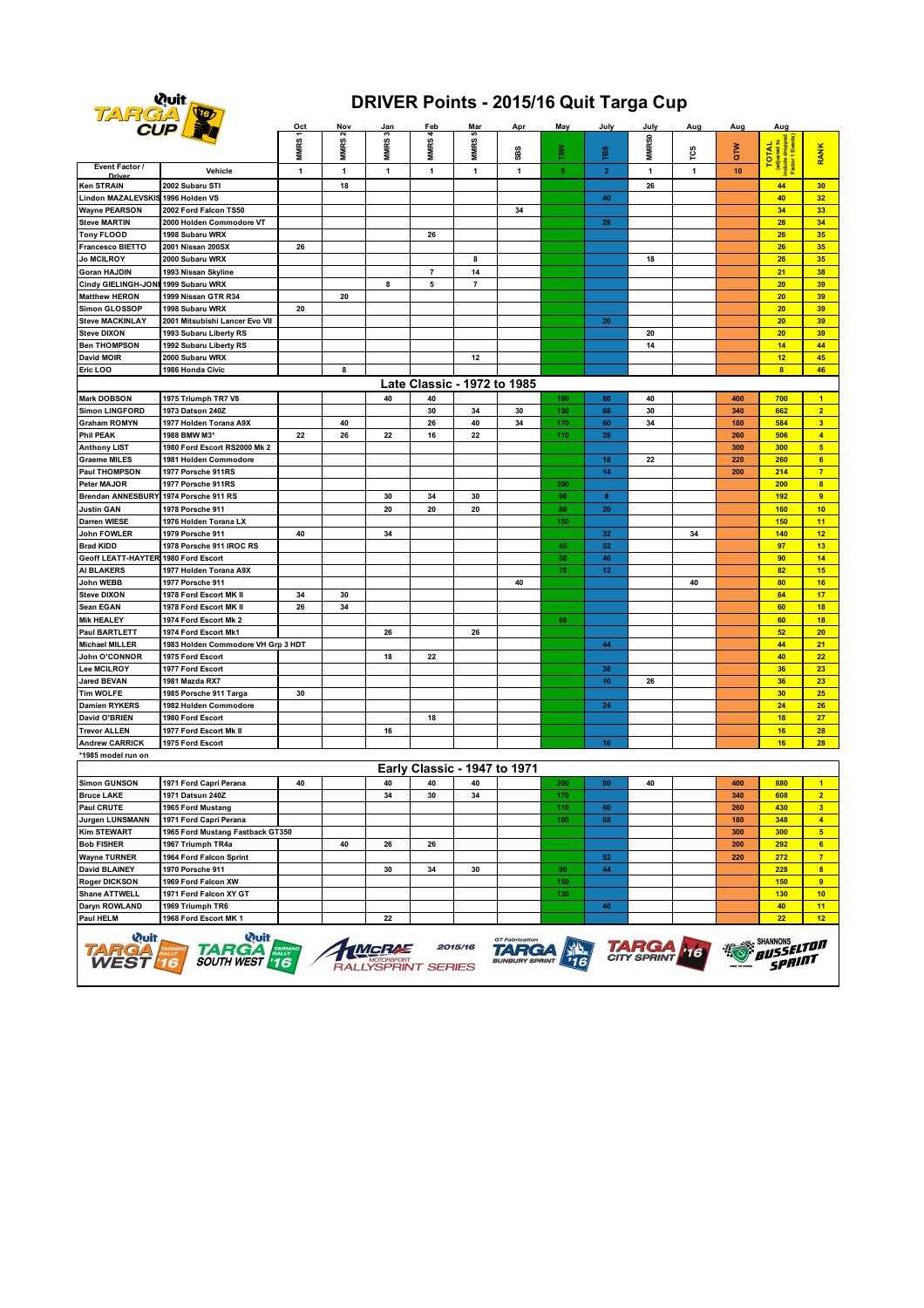

## **CO-DRIVER Points - 2016 Quit Targa Cup**

|                                                      | UP LEA                                                        | <b>MMRS</b>    | MMRS           | <b>MMRS</b>          | <b>MMRS</b>                 | <b>MMRS</b>              | SBS          | ₹,  | res               | MMR <sub>S0</sub> | rcs          | ğΤ         | TOTAL<br>doesnot                 | <b>RANK</b>                      |
|------------------------------------------------------|---------------------------------------------------------------|----------------|----------------|----------------------|-----------------------------|--------------------------|--------------|-----|-------------------|-------------------|--------------|------------|----------------------------------|----------------------------------|
| Event Factor /                                       | Vehicle                                                       | 1              | 1              | 1                    | $\mathbf{1}$                | $\overline{1}$           | $\mathbf{1}$ | 5   | $\mathbf{2}$      | $\mathbf{1}$      | $\mathbf{1}$ | 10         |                                  |                                  |
| Outright Modern - 2003+                              |                                                               |                |                |                      |                             |                          |              |     |                   |                   |              |            |                                  |                                  |
| <b>Matt THOMPSON</b><br><b>Glenys STAGOLL</b>        | 2006 Mitsubishi Evo 9<br>2003 Mitsubishi Evo 8 RS             | 40<br>26       | 40<br>26       | 40<br>20             | 40<br>26                    | 30                       | 34           |     | 80<br>68          | 40                |              | 340<br>220 | 620<br>430                       | $\overline{1}$<br>$\overline{2}$ |
| <b>Krystle MCDONALD</b>                              | 2008 Holden VE SSV Ute                                        | 14             | 18             | 14                   | 20                          | 6                        |              | 170 |                   | 26                |              | 140        | 402                              | $\overline{\mathbf{3}}$          |
| Greg FLOOD                                           | 2004 Porsche 996 Turbo                                        |                |                |                      |                             |                          |              |     |                   |                   |              | 400        | 400                              | $\overline{4}$                   |
| Peter HOWLETT<br><b>Matthew LLOYD</b>                | 2003 Mitsubishi Lancer Evo 8<br>2009 Mitsubishi Lacner Evo 10 |                |                |                      |                             |                          |              | 200 |                   |                   |              | 160<br>300 | 360<br>300                       | 5 <sub>5</sub><br>$6\phantom{a}$ |
| <b>Bill HAYES</b>                                    | 2209 Subaru WRX STI                                           |                |                |                      |                             |                          |              |     |                   |                   |              | 260        | 260                              | $\overline{7}$                   |
| Karin TATNELL                                        | 2005 Mitsubishi Evo 9                                         |                |                |                      |                             |                          | 30           | 150 | 18                |                   |              | 60         | 258                              | $\overline{\mathbf{8}}$          |
| <b>Caleb ASH</b><br><b>Andrew CONACHER</b>           | 2010 Mitsubishi Lacner Evo 10<br>2008 Nissan R35 GTR          |                |                |                      |                             |                          |              |     |                   |                   |              | 200<br>180 | 200<br>180                       | $\overline{9}$<br>10             |
| <b>Richard HARBRON</b>                               | 2006 Porsche Cayman                                           |                | 10             |                      |                             |                          |              |     |                   |                   |              | 160        | 170                              | 11                               |
| <b>Chris GUEST</b>                                   | 2008 Nissan R35 GTR                                           |                |                |                      |                             |                          |              | 130 | $\boldsymbol{4}$  | 30                |              |            | 164                              | 12                               |
| Rodney NG<br><b>Richard WRAIT</b>                    | 2007 Mitsubishi Evo 9<br>2003 Mitsubishi Evo 8                | 30             | 30             | 34<br>$\overline{4}$ | 30<br>8                     | 34                       |              | 100 |                   | 20                |              | 20         | <b>158</b><br>152                | 13<br>14                         |
| <b>Mandy LISTER</b>                                  | 2006 Subaru STI                                               | 34             | 34             | 30                   |                             | 40                       |              |     |                   |                   |              |            | 138                              | 15                               |
| <b>Barry OLIVER</b>                                  | 2015 Porsche Cayman GT4                                       |                |                |                      |                             |                          |              |     |                   |                   |              | 120        | 120                              | 16                               |
| <b>Greg CUNNOLD</b><br>Aaron STEVENSON               | 2003 Mitsubishi Evo 8<br>2003 HSV VY Maloo R8                 | 22             |                | 26                   |                             | 26                       |              |     | 44<br>28          |                   |              | 90         | 118<br>118                       | 17<br>17                         |
| <b>Brad HABIB</b>                                    | 2010 Renault Clio RS                                          |                |                |                      |                             |                          |              | 110 |                   |                   |              |            | 110                              | 19                               |
| <b>Robert HAWLEY</b>                                 | 2007 Chevrolet Corvette Z06                                   |                |                |                      | 9                           | 10                       |              | 90  |                   |                   |              |            | 109                              | 20                               |
| <b>Bruce ROBINS</b><br><b>Geoff DUCKWORTH</b>        | 2007 Subaru STI<br>2011 Holden VE Ute                         |                | 14             |                      | 12                          |                          |              |     | 32                |                   |              | 50<br>100  | 108<br>100                       | 21<br>22                         |
| <b>Madelin KIRKHOUSE</b>                             | 2007 Honda Type R                                             |                |                | 2                    | 5                           |                          |              | 70  | 10                |                   |              | 10         | 97                               | 23                               |
| <b>Jess FORWARD</b>                                  | 2006 Subaru STI                                               | 20             | 20             |                      |                             |                          |              |     | 52                |                   |              |            | 92<br>92                         | 24<br>24                         |
| <b>James RIDGWAY</b><br><b>Bruce STEPHEN</b>         | 2014 Nissan Skyline GTR<br>2006 Mitsubishi Evo                |                | 9              |                      | 22                          | 12                       |              | 80  | 40                | 18                |              |            | 89                               | 26                               |
| <b>Tim MILLS</b>                                     | 2006 Porsche Cayman                                           | $\overline{7}$ |                | 12                   |                             | 14                       |              | 50  |                   |                   |              |            | 83                               | 27                               |
| <b>Ben SEARCY</b>                                    | 2006 Lamborghini Gallardo                                     |                |                |                      |                             |                          |              |     |                   |                   |              | 80         | 80                               | 28                               |
| <b>Dean MCLARDY</b><br><b>Greg ALLEN</b>             | 2009 Ford Focus<br>2009 HSV Clubsport R8                      |                |                |                      |                             |                          |              | 60  | $\bf8$            |                   |              | 70         | 70<br>68                         | 29<br>30                         |
| <b>Tammy ADAMS</b>                                   | 2006 Mitsubishi Lancer Evo 9                                  |                |                |                      |                             |                          |              |     | 60                |                   |              |            | 60                               | 31                               |
| <b>Jackie BUTCHER</b>                                | 2004 Nissan 350z                                              | 6              | 6              | 6                    | $\overline{7}$              | 9                        |              |     | $12 \overline{ }$ | 16                |              |            | 56                               | 32                               |
| Taelor-James BAPTISTA<br><b>Kerry WATTS</b>          | 2008 Nissan GT-R<br>2010 Mitsubishi Evo X                     | 16             |                | 16                   | 14                          | 22                       |              |     |                   |                   |              | 40         | 54<br>54                         | 33<br>33                         |
| Lilian CHOO                                          | 2009 Nissan Skyline GTR R35                                   |                |                |                      |                             |                          |              | 45  |                   |                   |              |            | 45                               | 35                               |
| <b>Belinda DAWSON</b>                                | 2006 Mitsubishi Evo 6                                         |                |                |                      |                             |                          | 40           |     |                   |                   |              |            | 40                               | 36                               |
| Dean PIKE<br>Dani MEINEMA                            | 2006 Porsche Cayman<br>2007 Mini JCW                          | 12             | 16             | $\overline{7}$       |                             |                          |              |     | 36                |                   |              |            | 36<br>35                         | 37<br>38                         |
| <b>Michael CONNOR</b>                                | 2006 Subaru STI                                               |                |                |                      | 34                          |                          |              |     |                   |                   |              |            | 34                               | 39                               |
| <b>Chris CARUSSO</b>                                 | 2006 Subaru STI                                               |                |                |                      | 18                          | 16                       |              |     |                   |                   |              |            | 34                               | 39                               |
| Dave CHRISTIAN<br><b>Jon MORTIMER</b>                | 2006 Subaru Impreza WRX STI<br>2015 HSV VF GTS                |                |                |                      |                             |                          |              |     |                   | 34                |              | 30         | 34<br>30                         | 39<br>42                         |
| <b>Higel JONES</b>                                   | 2009 Ford Focux XR5                                           |                | $\overline{7}$ | 8                    | 6                           | 8                        |              |     |                   |                   |              |            | 29                               | 43                               |
| <b>Stephen KIM</b>                                   | 2006 Mitsubishi Evo                                           |                |                | 9                    | 18                          |                          |              |     |                   |                   |              |            | 27                               | 44                               |
| <b>Candice METLITZKY</b><br><b>Matt MUNDAY</b>       | 2004 Lotus Elise<br>2009 Mitsubishi Evo 9 RS                  |                | 22             |                      |                             |                          |              |     | 24                |                   |              |            | 24<br>22                         | 45<br>46                         |
| <b>Gary EDWARDS</b>                                  | 2009 Mitsubishi Evo 10 RS                                     |                |                | 22                   |                             |                          |              |     |                   |                   |              |            | $\overline{22}$                  | 46                               |
| <b>Glyn GILBERT</b>                                  | 2006 Mitsubishi Evo                                           |                | 8              |                      |                             |                          |              |     |                   | 14                |              |            | 22                               | 46                               |
| Luke O'MALLEY<br><b>Cameron STUBBER</b>              | 2006 Porsche Cayman<br>2014 VolksWagen Golf R                 | 8              | 12             |                      |                             |                          |              |     |                   | 22                |              |            | 22<br>20                         | 46<br>50                         |
| <b>Peter BEASLEY</b>                                 | 2006 Mitsubishi Evo 9                                         |                |                |                      |                             | 20                       |              |     |                   |                   |              |            | 20                               | 50                               |
| <b>Michael STINSON</b>                               | 2008 Holden VE SSV Ute                                        |                |                |                      |                             |                          |              |     | 20                |                   |              |            | 20                               | 50                               |
| <b>William WHITE</b>                                 | 2006 Mitsubishi Evo 8 MR                                      | 18             |                |                      |                             |                          |              |     |                   |                   |              |            | 18                               | 53                               |
| Dan ADAMS<br><b>Matt STILES</b>                      | 2003 Mitsibushi Evo 8<br>2014 Nissan Skyline GTR R35          |                |                | 18                   | 16                          |                          |              |     |                   |                   |              |            | 18<br>16                         | 53<br>55                         |
| Peter YOUD                                           | 2003 Mitsibushi Evo 8                                         |                |                |                      |                             |                          |              |     | 16                |                   |              |            | 16                               | 55                               |
| <b>Tony HAFFNER</b><br><b>Fiona BEASLEY</b>          | 2015 Ferrari California                                       |                |                | 3                    |                             |                          |              |     | 14                |                   |              |            | 14<br>13                         | 57<br>58                         |
| <b>Greg KINNAIRD</b>                                 | 2006 Mitsubishi Evo<br>2014 Toyota GT86                       |                |                |                      | 10                          |                          |              |     |                   | 12                |              |            | 12                               | 59                               |
| <b>Dean HANSEN</b>                                   | 2003 Mitsubishi Evo 8                                         | 10             |                |                      |                             |                          |              |     |                   |                   |              |            | 10                               | 60                               |
| raig HAWLE                                           | <b>CURATO</b><br>2006 Subaru STI                              |                |                |                      |                             |                          |              |     |                   |                   |              |            | 10                               | <b>RO</b>                        |
| <b>Anthony STALTARI</b><br>Anna MERLO                | 2011 BMW M3                                                   | 9              |                |                      |                             | $\overline{7}$           |              |     |                   |                   |              |            | 9<br>$\overline{7}$              | 62<br>63                         |
| Simon GLOSSOP                                        | 2009 BMW 135                                                  |                |                |                      |                             |                          |              |     | $6\phantom{a}$    |                   |              |            | $6\phantom{a}$                   | 64                               |
| <b>Candice WILLIAMS</b>                              | 2009 HSV R8 Clubsport                                         | 5              |                |                      |                             |                          |              |     |                   |                   |              |            | $\overline{\mathbf{5}}$          | 65                               |
| <b>Stephen MACKINLAY</b><br><b>Chistopher GARVEY</b> | 2004 Subaru Impreza STI<br>2013 HSV VF GTS                    |                |                | 5                    |                             |                          |              |     | $\overline{2}$    |                   |              |            | 5 <sub>5</sub><br>$\overline{2}$ | 65<br>67                         |
| <b>Brett TOLOMEI</b>                                 | 2004 Nissan Maxima                                            |                |                | $\overline{1}$       |                             |                          |              |     |                   |                   |              |            | $\overline{1}$                   | 68                               |
|                                                      |                                                               |                |                |                      | Early Modern - 1986 to 2002 |                          |              |     |                   |                   |              |            |                                  |                                  |
| Kate LAW                                             | 1999 Mitsubishi Evo 6.5 TME                                   |                |                |                      | 22                          |                          |              | 110 | 60                | 34                |              | 260        | 486                              | $\overline{1}$                   |
| <b>Toni FEAVER</b><br><b>Jeremy WEARN</b>            | 1998 Subaru Impreza WRX STI RA<br>2001 Mazda RX7              |                |                |                      |                             |                          |              | 130 |                   |                   |              | 400<br>220 | 400<br>350                       | $\overline{2}$<br>3 <sup>2</sup> |
| <b>Tina FRANK</b>                                    | 1999 Mitsubishi Evo 6                                         | 14             | 30             | 34                   |                             |                          |              | 150 | 80                | 40                |              | $\pmb{0}$  | 348                              | $\overline{4}$                   |
| <b>Prudence WILLIAMS</b>                             | 1998 Nissan 180SX                                             |                |                |                      |                             |                          |              |     |                   |                   |              | 340        | 340                              | 5 <sub>5</sub>                   |
| Alexandra WILDE<br><b>Mark HEVRON</b>                | 2001 Mitsubishi Evo 7<br>2002 Mitsubishi Lancer Evo 7         |                |                |                      |                             |                          |              | 100 | 18                |                   |              | 200<br>300 | 318<br>300                       | 6 <sup>2</sup><br>$\overline{7}$ |
| <b>Mandy LISTER</b>                                  | 1998 Subaru WRX                                               |                |                |                      | 26                          |                          |              | 200 |                   |                   |              |            | 226                              | $\overline{\mathbf{8}}$          |
| Paula COLE                                           | 1996 Subaru STI                                               |                |                | 12                   | 9                           | 16                       |              | 90  | 32                | 22                |              |            | 181                              | $\overline{9}$                   |
| <b>Edward GRIFFITH</b><br><b>Richard HARBRON</b>     | 2002 HSV Clubsport R8<br>1999 Porsche GT3                     |                |                |                      |                             |                          |              | 170 |                   |                   |              | 180        | 180<br>170                       | 10<br>11                         |
| <b>Psul GEISSMANN</b>                                | 2000 Mitusbishi Lancer Evo 6                                  |                |                |                      |                             |                          |              |     |                   |                   |              | 140        | 140                              | 12                               |
| <b>Steph ESTERBAUER</b>                              | 1999 Subaru STI                                               |                |                |                      | 40                          | 40                       |              |     | ${\bf 20}$        |                   |              |            | 100                              | 13                               |
| <b>Mike O'HANLON</b><br><b>David ALBINSON</b>        | 2000 Subaru STI<br>2000 HSV Clubsport                         | 30             |                |                      | 30                          | 34                       | 40           |     | 52                |                   |              |            | 94<br>92                         | 14<br>15                         |
| <b>Tim LENNON</b>                                    | 1998 Nissan Skyline                                           |                |                |                      |                             |                          |              | 80  |                   |                   |              |            | 80                               | 16                               |
| Peter CROSBY                                         | 1998 Nissan Skyline GTT                                       | 18             |                | 14                   | 8                           |                          |              |     | 36                |                   |              |            | 76                               | 17                               |
| <b>Ron YOUNG</b><br><b>Jared GEISMANN</b>            | 1999 Subaru STI<br>2000 Mitsubishi Evo 6                      | 34             | 34             |                      |                             |                          |              |     | 68                |                   |              |            | 68<br>68                         | 18<br>18                         |
| <b>Simon GLOSSOP</b>                                 | 1997 Subaru STI                                               |                |                | 18                   |                             | 18                       |              |     |                   | 30                |              |            | 66                               | 20                               |
| <b>Mark MCEWEN</b>                                   | 2000 Nissan GTR R34                                           | 12             |                | 26                   |                             | 26                       |              |     |                   |                   |              |            | 64                               | 21                               |
| <b>Paul WEIR</b>                                     | 1994 Subaru WRX                                               |                |                |                      | 20                          |                          | 30           |     |                   |                   |              |            | 50<br>46                         | 22                               |
| Jeremy DUFFY<br><b>Candice WILLIAMS</b>              | 1996 Mitsubishi Mirage Cyborg<br>1998 Subaru WRX              | $10\,$         | 14             | 16<br>20             | 10                          | 20                       |              |     |                   |                   |              |            | 44                               | 23<br>24                         |
| <b>Matt WATERS</b>                                   | 2002 Holden Commodore VX                                      |                |                |                      |                             |                          |              |     | 44                |                   |              |            | 44                               | 24                               |
| <b>Jo MCILROY</b><br><b>Bob SCHRADER</b>             | 1999 Subaru STI<br>2000 Nissan GTR R34                        |                | 22<br>26       | 8                    | 5                           | $\overline{\phantom{a}}$ |              |     |                   |                   |              |            | 42<br>40                         | 26<br>27                         |
| <b>Geoff WEIR</b>                                    | 2001 Mitsubishi Evo 7                                         | 40             |                |                      | 14                          |                          |              |     |                   |                   |              |            | 40                               | 27                               |